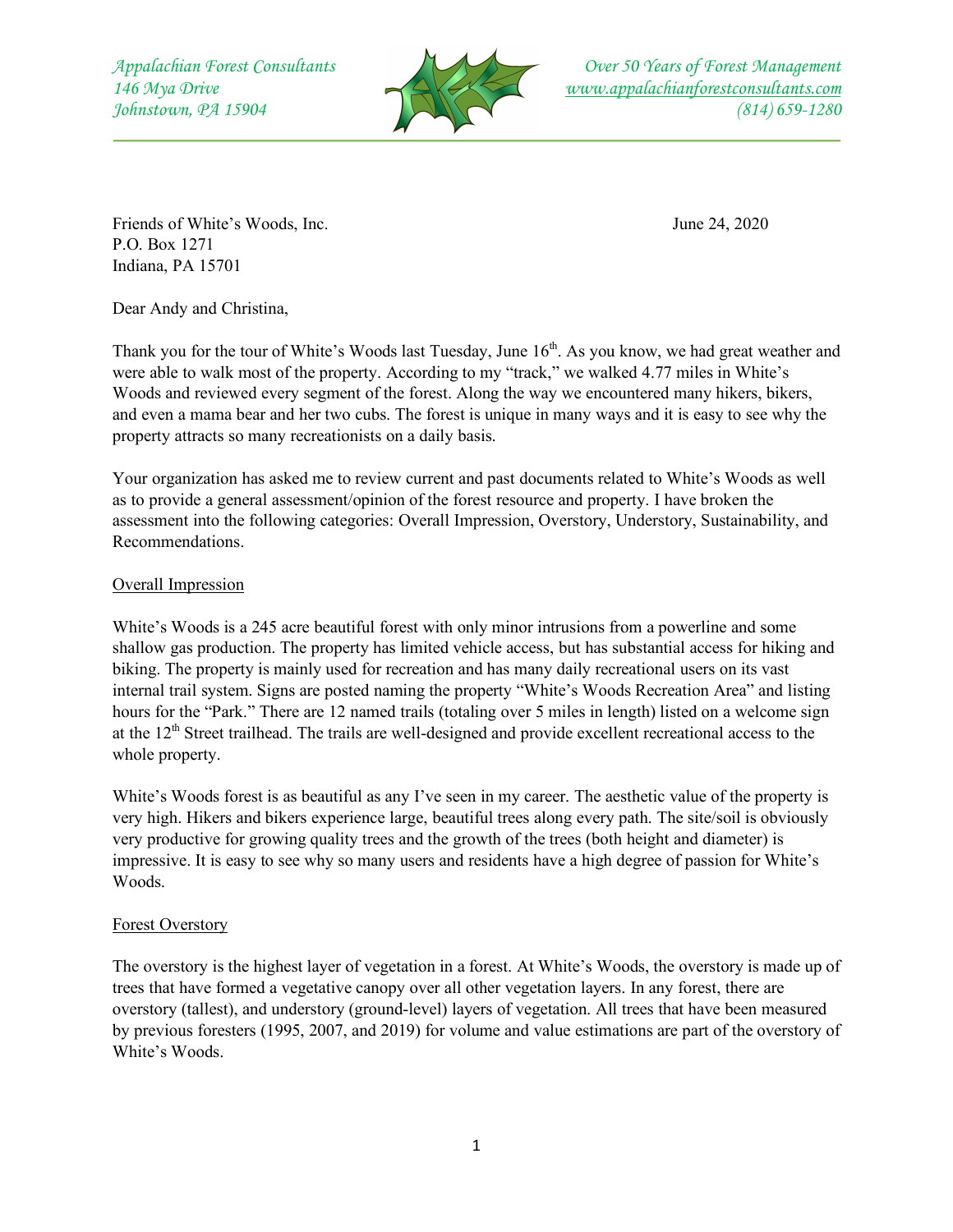

According to the 2007 Forest Stewardship and Management Plan, authored by professional forester David J. Babyak of Indiana, "Most of the forest has developed on units that are abandoned farmland or previously harvested woodland." Also, according to Richard S. Stephenson, naturalist and historian, in his 1980 *Human History of White's Woods*, "White's Woods has been logged at least twice since the early settlers. Some areas in the woods were logged as recently as the 1940's and early 1950's." In a recent interview with The Hawkeye, professional forester David J. Babyak said, "White's Woods is an evenaged forest, for the most part. It was clear-cut. Walter Schroth told me his father clear-cut the forest in the 1950's."

When a forester inspects a forest, it is always important to gain knowledge about the forest's past logging history and to determine an approximate age of the forest. I reviewed historic aerial photos of White's Woods from 1939, 1957, and 1967. In the photos, it is easy to see evidence of abandoned old field as well as timber harvesting across the bulk of the property. I agree with Mr. Babyak that we are dealing with an even-aged forest and for now, I am using an average age estimate of the forest at approximately 70-80 years. Typically, trees don't grow to the size of the trees in White's Woods in only 70 or 80 years, but this indicates a very productive soil and nutrient component. An agricultural analogy would be that corn grows much faster and taller on a good site than it would on a poor site.

Because White's Woods is considered an even-aged forest (either grew from an abandoned field or as the result of a heavy timber harvest in the past), the large trees are not older than the small trees. In fact, the large trees are a very similar age to the small trees. The small trees were out-competed by the larger trees and were, in many cases, just barely able to survive. Through fierce competition, the larger trees were able to fight for a place in the forest canopy and the smaller trees were forced to hang back, grow slower, and accept an inferior position of only collecting filtered light. In this way, White's Woods is not unlike over 90% of Pennsylvania's forests. Most of our PA forests were clearcut between 1880 and 1930 and grew back as even-aged forests.

White's Woods overstory is healthy. As previously stated, the site is very good for growing high quality trees. There have been plenty of previous listings of species, board foot volumes, and timber values for White's Woods overstory, so there is no need to present that information here. However, it should be stated that the overstory is in very good (way above average) condition in terms of health and that the overstory of White's Woods is NOT over mature. Just because the trees are big, does not mean they are over mature or that there is need to harvest timber in order to save the forest. I would whole-heartedly disagree with anyone who would state this. In fact, due to the great growing conditions and overall health of the overstory, I would suggest that White's Woods is actually a long way from being over mature or in need of a near-term harvest. 80 Year old timber is basically in its prime. Of course, someone who wants to profit from harvesting the trees would certainly lick their lips at an opportunity to harvest and sell 80 year old, high quality timber, but the reality is White's Woods overstory is in its prime.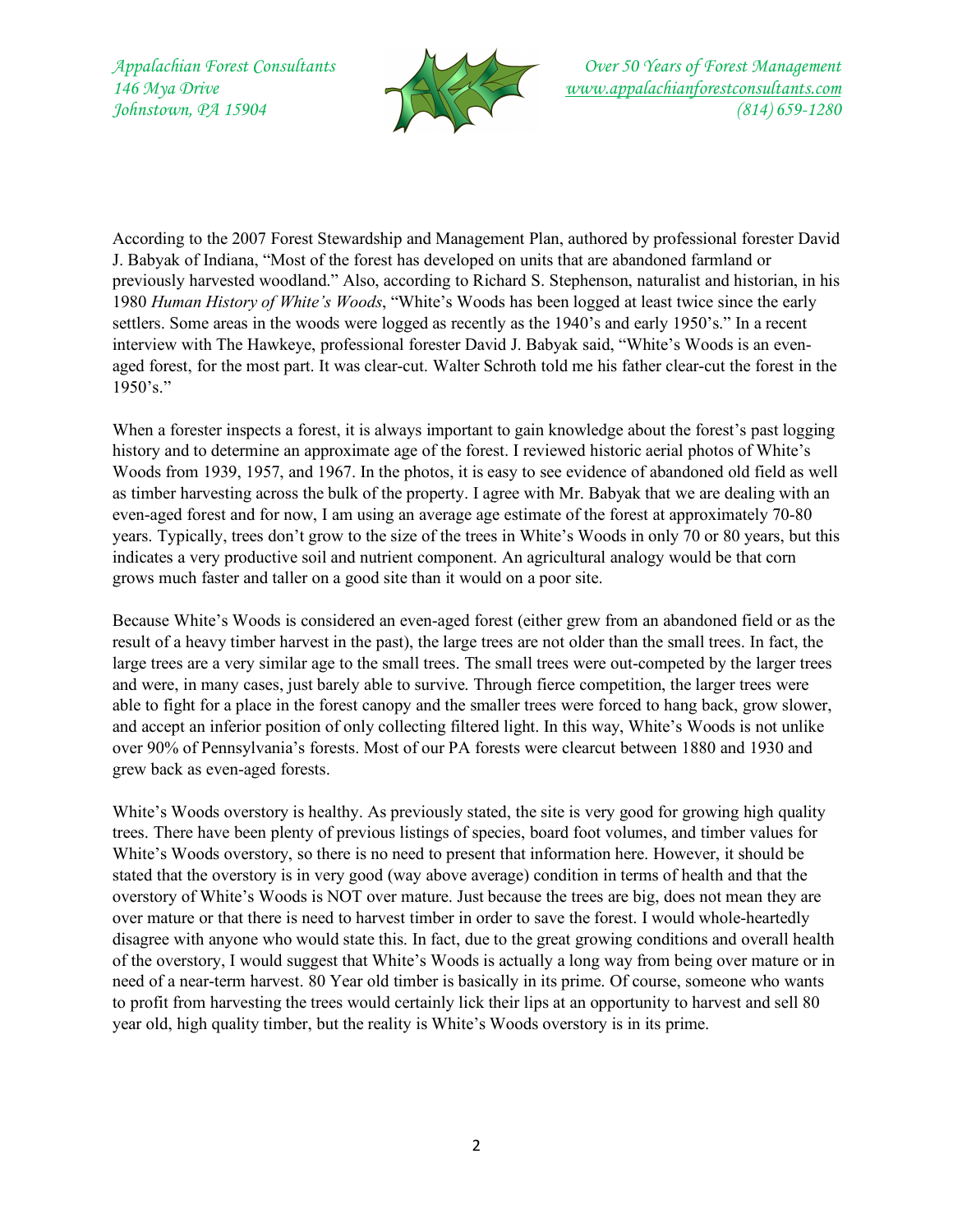

# Forest Understory

The ground level vegetation in White's Woods is in very poor shape. Even though thousands of large trees are annually producing millions of seeds, it is almost impossible to find tree seedlings in the understory. What we do see in the understory are non-native invasive plants such as Japanese barberry, Japanese stiltgrass, bush honeysuckle, autumn olive, multiflora rose, and garlic mustard. It is also easy to find native competing vegetation such as spicebush and hayscented fern. The bulk of the forest floor has evidence of invasive and competing plants. There are also some small sections where the forest floor appears bare. None of this is good.

If given enough experience, it is easy for a forest manager to determine the culprit and to put blame where it is needed. There is nothing wrong with the tree seeds and there is nothing wrong with the soil. The culprit is deer. Deer have taste preferences. They like to eat the type of vegetation we typically want to grow and they do not eat the invasive and competing plants. The average deer requires 5 pounds of desirable hardwood buds per day during all months outside the growing season. So, from October through April, every year, each deer spends its days meandering the forest looking for its 5 pounds of desirable hardwood buds. As previously stated, there are basically zero desirable tree seedlings in White's Woods. This makes easy pickings for any deer that spends time on the property to find each and every germinated bud (fall or spring) on the property. The seedlings are gone before they ever get a chance to grow. I know I will meet with skepticism on this from the general public. Of course, in PA, the deer impact on our forests has been a hot topic of debate for decades. However, my statements are provable. Give me a few years and allow me to build a small deer exclosure and the evidence will be indisputable in a short matter of time. There is nothing wrong with the millions of seeds and there is nothing wrong with the soil.

The understory of a forest plays a vital role in forest health. If there are any impacts to the forest overstory, such as harvesting, ice damage, wind damage, insects, or disease the health of the understory will determine future forest health. Ideally, in a healthy forest system, there should be ample tree seedlings produced from overstory seed production and germination. Contrary to popular belief, tree seeds do not need added light to germinate and tree seedlings do not need added light to begin growing. In fact, the best understory condition would be to have tens of thousands of seedlings of desirable species "at the ready" in case of and in preparation for an overstory impact of some kind. If the forest understory and the deer impacts were not out of balance, there would be enough seedlings to feed deer and to be in place to become the next forest, following an overstory impact. In addition to many healthy seedlings, a forest understory should also have a wide range of forbs, wildflowers, and shrubs that are native to the area. Seeing only undesirable invasive and competing plants, or no vegetation at all is definitely cause for alarm.

# Sustainability and Management Challenges

There are many resources and academic studies that discuss sustainable forest management. In brief, they can be boiled down to a simple premise…the forest should be able to grow back a similar or improved variety of species to a similar or improved quality following an overstory impact. Whether the overstory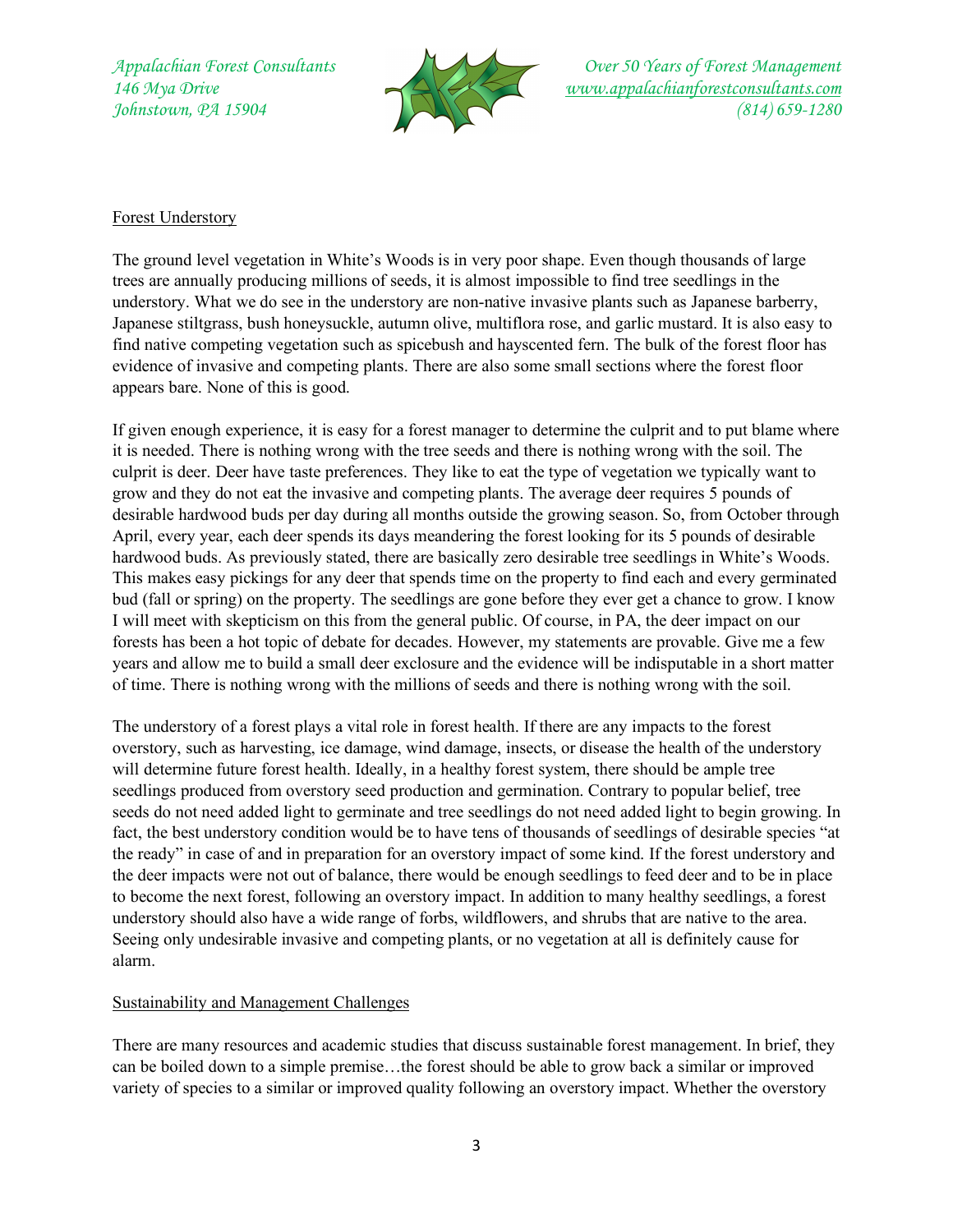

impact is planned, as in proper harvesting, or in the case of an unplanned event like wind, insect, or disease, a sustainable outcome is one where the forest grows back in at least as good if not better condition. Tragically, most timber harvests in PA can be labeled unsustainable. The reality is, a sustainable outcome is extremely difficult to achieve. There are many impediments along the way to a sustainable outcome, such as hungry deer, invasive plants, competing plants, improper harvesting, improper planning, improper use of added light, etc. The days of thinking "we just have to add light to get things growing in the understory" are gone. There are way too many challenges today. In fact, if you want to know exactly what will grow back after a timber harvest it is quite simple – just look at what is on the forest floor before the harvest and you can know for sure. If there are invasives, you will grow invasives. If there are competing plants, you will grow competing plants. If there is nothing, you will make the perfect environment for increased invasives. Even if you kill all the invasive and competing plants first, you should definitely not add any light until you have an abundance of desirable, protected seedlings in place. The reason is simple…the invasives will come back much faster than any desirable native plant that is a target for deer.

To truly practice sustainable forestry today, there is no simple one, two, or three step process. Also, a sustainable outcome requires a substantial investment of time and money. There are costs for experienced professional foresters, costs for managing deer impacts, costs for managing competing plants, and costs associated with harvests and harvest planning. Responsible landowners are aware of these facts. However, most landowners do not understand or value the investment of time. There would be no way to ensure sustainability in a proposed regeneration harvest that would all be accomplished in a 5 year period. In fact, a sustainable outcome actually takes 10-15 years at least. A sustainable outcome can be achieved, but the regular underestimation (of time and money) on the part of landowners and their managers has made sustainable outcomes rare.

# Recommendations

The situation at White's Woods is interesting to say the least. After reviewing many relevant documents, it is obvious that there are many folks on both sides of the issues that care about the property and the forest. The property, its location, and its usage is quite unique and special. There is passion on both sides and there is obvious friction. The current proposal for a regeneration harvest (shelterwood harvest), beginning with a 50 acre area in the center of the property, is probably the last thing that would resolve the friction. Any regeneration harvest on a property like White's Woods will be viewed as extreme. Also, with the proposed process, the outcome will not be a good one for the forest. Believing the forest is over mature, the forest floor is "stagnant" and a regeneration harvest is the only hope for a bright future for White's Woods, is completely misguided. The fact is, White's Woods is only 70-80 years old, in its prime, and has a very healthy overstory. Of course, as mentioned, the understory condition is appalling and much work can and should be done to improve it which will greatly improve the overall health of the whole forest system.

If I were managing this property, I would manage it as it is…like a park. Parks are not industrial forests. Parks can be and should be treated differently. Traditional forest management techniques should be